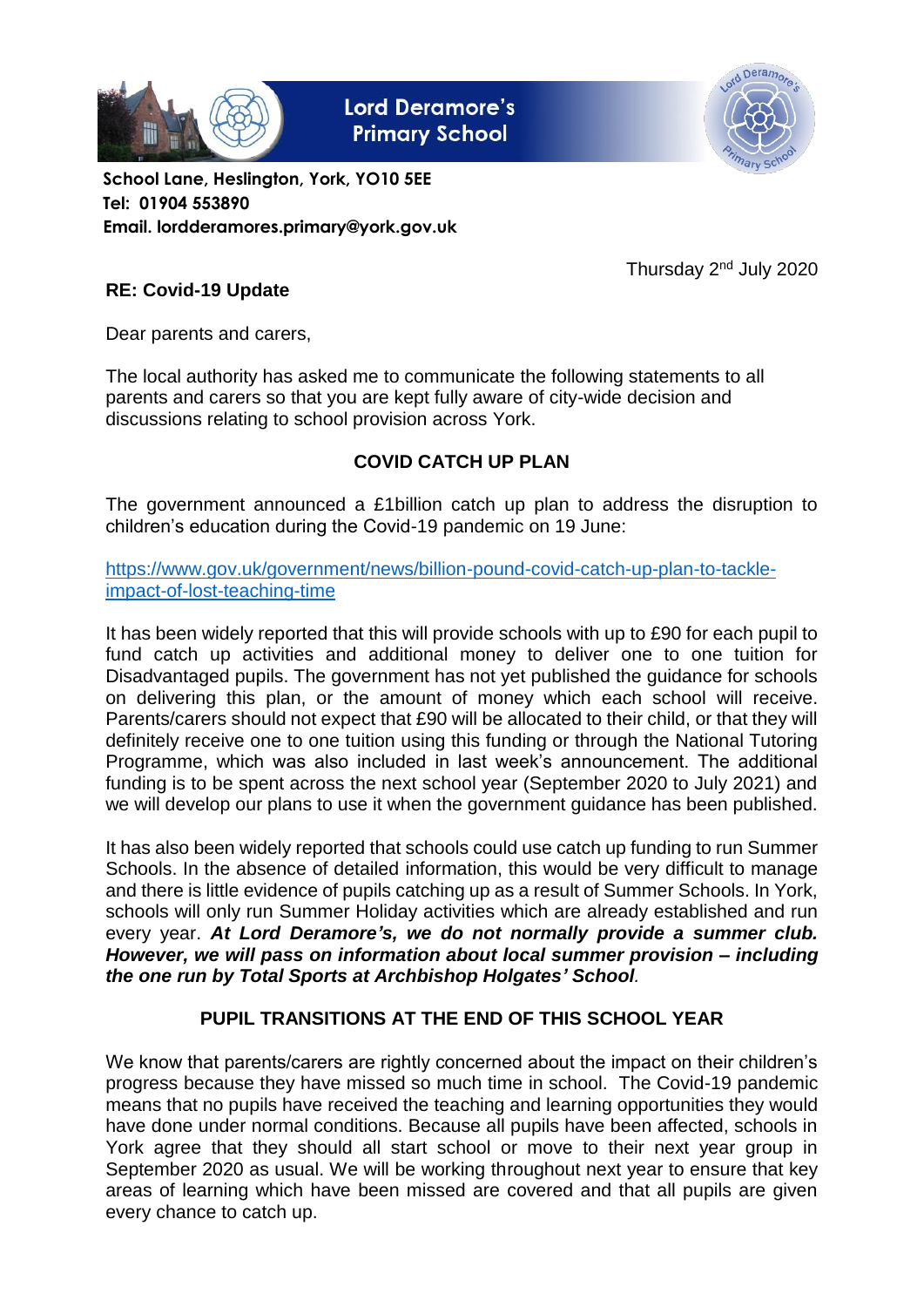## **PLACES IN SCHOOL FOR THE REST OF THIS TERM (PRIMARY)**

The government announced on 24 June that there would be a significant relaxation of lockdown arrangements from 4 July, including a reduction in social distancing from 2m in some circumstances. The new guidance makes it clear that the government's plan is for all students to return to school in September and that further guidance will be published on this:

[https://www.gov.uk/government/publications/staying-alert-and-safe-social](https://www.gov.uk/government/publications/staying-alert-and-safe-social-distancing/staying-alert-and-safe-social-distancing-after-4-july)[distancing/staying-alert-and-safe-social-distancing-after-4-july](https://www.gov.uk/government/publications/staying-alert-and-safe-social-distancing/staying-alert-and-safe-social-distancing-after-4-july)

It has, however, already made clear statements about the expectations on schools for the rest of this term – "*There is no expectation on primary schools to welcome back additional children where they do not have capacity to do so"*:

[https://www.gov.uk/government/publications/preparing-for-the-wider-opening-of](https://www.gov.uk/government/publications/preparing-for-the-wider-opening-of-schools-from-1-june/planning-guide-for-primary-schools)[schools-from-1-june/planning-guide-for-primary-schools](https://www.gov.uk/government/publications/preparing-for-the-wider-opening-of-schools-from-1-june/planning-guide-for-primary-schools)

Because we now have to work to a maximum class size of fifteen we need at least twice as many classrooms and teachers as we did before the pandemic. This means that we will not be able to set up additional classes and offer more places to pupils this term. The government has not yet published guidance for schools for opening next term. As soon as it does, we will be working to develop a plan for running the school in September which is safe for pupils, staff and families. We will keep you fully informed at every stage.

#### **PRIMARY TO SECONDARY SCHOOL TRANSITIONS**

Transitions visits for pupils and parents would, under normal conditions, taken place starting this week. These are not happening this year due to government guidance:

*In year 6 it is unlikely that many of the end of term traditions will be able to take place, for example, whole year or class assemblies with parents, school journeys and trips. Schools should provide opportunities for children to discuss this as it may be a source of anxiety or sadness. Though visits to secondary schools for induction will not take place this year, some secondary schools may have capacity to undertake remote induction briefings or other types of sessions for pupils, for example, to meet form tutors, heads of year, or other key staff, or have a tour of the school virtually. You should discuss the options with your secondary schools.* 

[https://www.gov.uk/government/publications/preparing-for-the-wider-opening-of](https://www.gov.uk/government/publications/preparing-for-the-wider-opening-of-schools-from-1-june/planning-guide-for-primary-schools)[schools-from-1-june/planning-guide-for-primary-schools](https://www.gov.uk/government/publications/preparing-for-the-wider-opening-of-schools-from-1-june/planning-guide-for-primary-schools)

The city's secondary schools have agreed that small numbers of vulnerable pupils, mostly those with higher levels of special educational needs and covered by Education, Health and Care Plans, will be invited in for individual meetings / tours.

Secondary school pastoral leaders and special needs coordinators have been closely liaising with us and other primary schools to ensure that detailed information to support children's transitions and onward progress is transferred between schools and passed on to teachers.